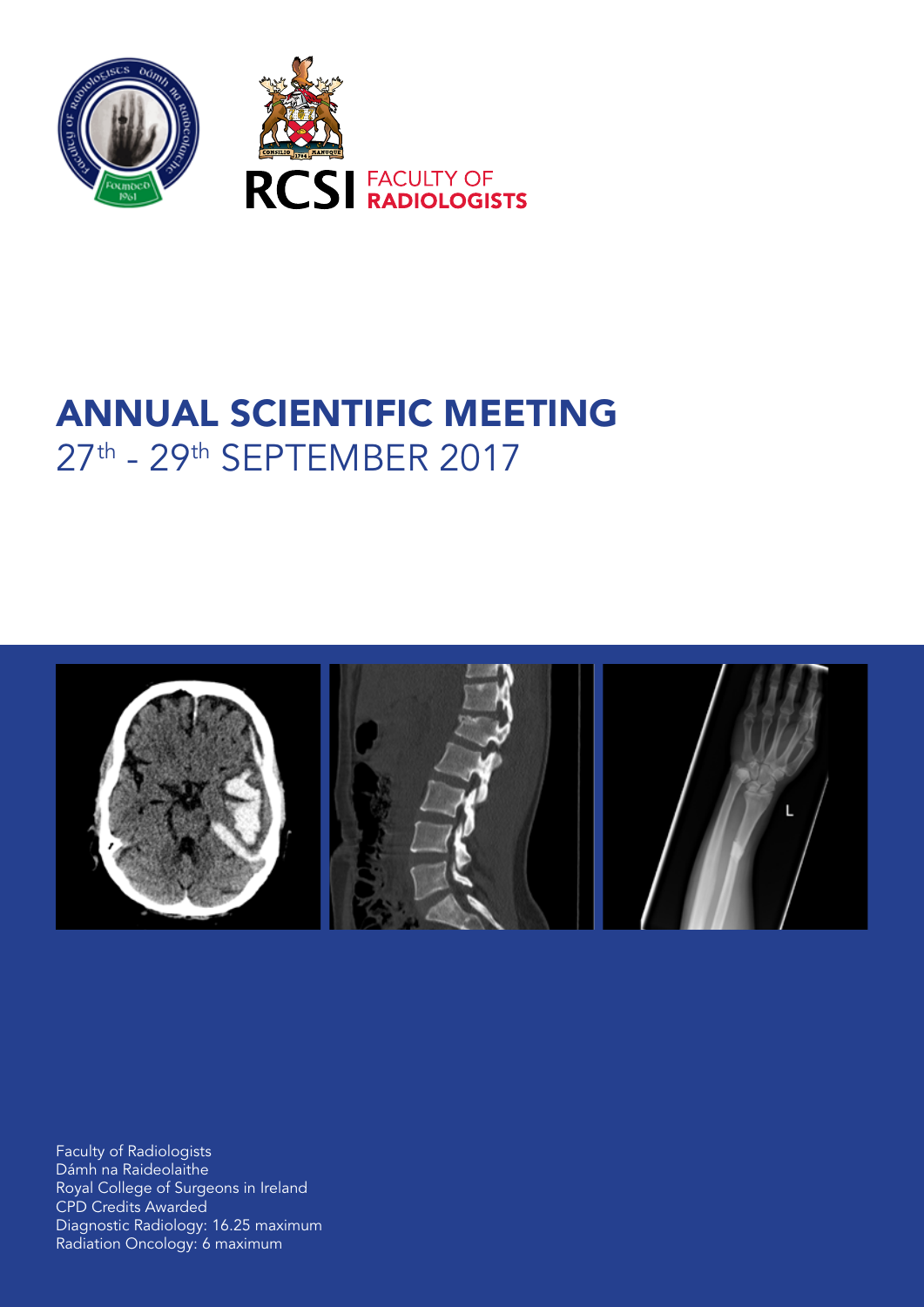Faculty of Radiologists Dámh na Raideolaithe

Annual Scientific Meeting 27th - 29th September 2017

Prof Max F. Ryan Dean

We gratefully acknowledge Dr Ciara O'Brien an Dr Ciaran Redmond (SpRs) for their assistance in sourcing images for the cover of this programme.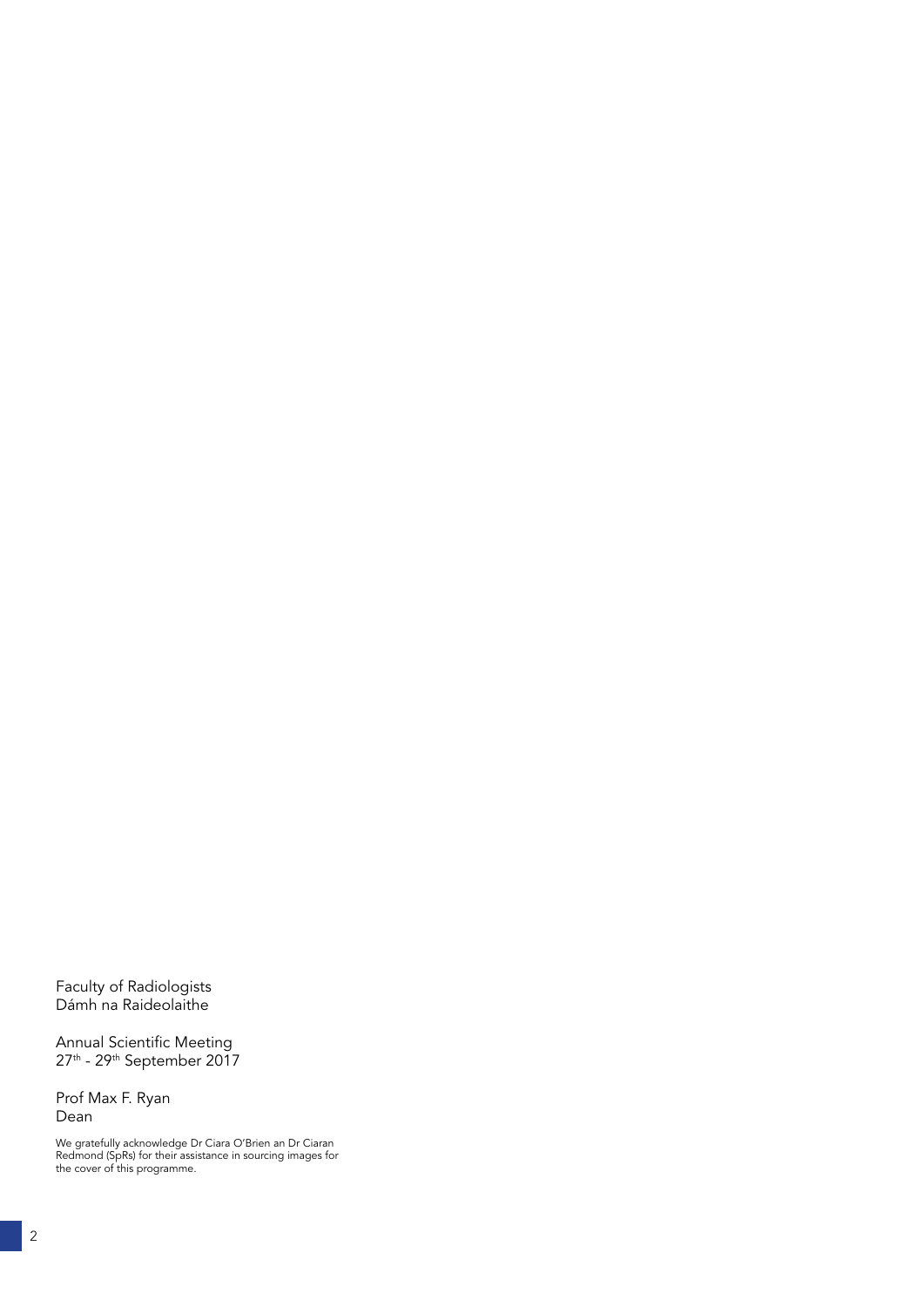

Faculty of Radiologists Royal College of Surgeons in Ireland 123 St. Stephens Green Dublin 2 Phone: 00 353 1 402 2139 / 402 2476 Fax: 00 353 1 402 2466 Web: www.radiology.ie

To register for our scientific meetings please visit www.radiology.ie and follow the link on the home page 'Next Event'

If you have any difficulties registering for the Annual Scientific Meeting please contact: Ms. Patricia McColgan Abbey Conference & Corporate Phone: 00 353 1 648 6130 Email: for2017@abbey.ie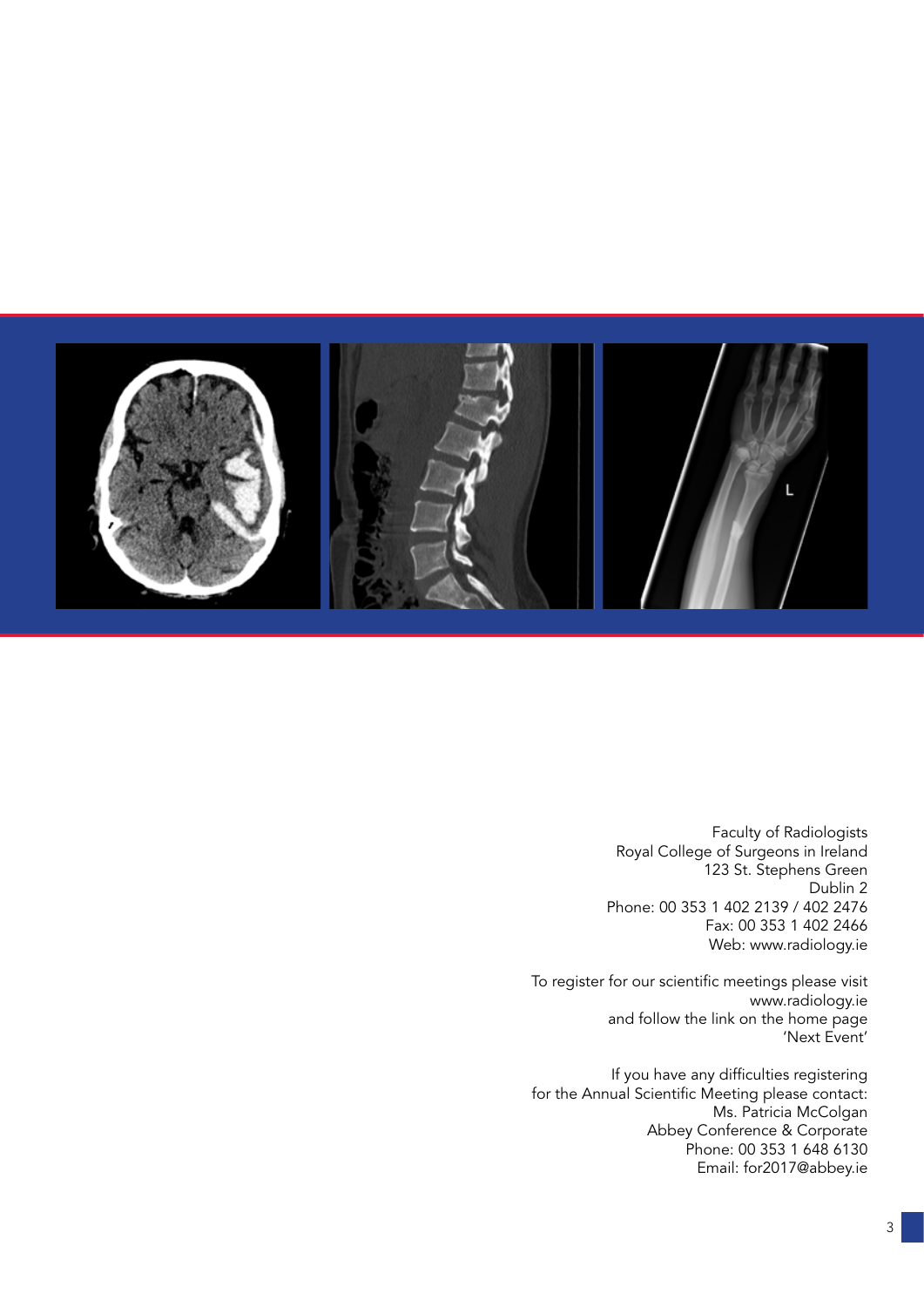# MEETING AT A GLANCE

# Diagnostic Radiology Programme

#### WEDNESDAY 27<sup>th</sup> SEPTEMBER

Faculty Tutorial Room, 4th Floor, RCSI House, 121 St Stephens Green

| 9.45  | Registration                                                     |
|-------|------------------------------------------------------------------|
| 10.15 | Welcome Address, Prof Max F. Ryan, Dean, Faculty of Radiologists |
| 10.20 | Practice Based Learning/Audit Session                            |
| 11.30 | Scientific Session I                                             |
| 1.15  | Lunch (Examinations Hall)                                        |
| 2.00  | Scientific Session II                                            |
| 3.30  | Tea/Coffee                                                       |
| 4.00  | Radiation Oncology Scientific Session                            |
| 7.00  | End of Day 1                                                     |

### THURSDAY 28th SEPTEMBER

O'Flanagan Theatre, RCSI

| 8.30  | Registration                                                     |
|-------|------------------------------------------------------------------|
| 8.50  | Welcome Address, Prof Max F. Ryan, Dean, Faculty of Radiologists |
| 9.00  | Paediatric Trauma Session                                        |
| 10.30 | Tea/Coffee                                                       |
| 11.00 | 3 Tips on Trauma                                                 |
| 12.30 | Honorary Fellow's Lecture                                        |
| 1.00  | Lunch (Examinations Hall)                                        |
| 2.00  | Trauma – What the Radiologist needs to know                      |
| 3.30  | Tea/Coffee                                                       |
| 4.00  | Radiology & Radiography Trauma                                   |
| 5.30  | End of Day 2                                                     |
|       |                                                                  |

### FRIDAY 29th SEPTEMBER

O'Flanagan Theatre, RCSI

| 8.30  | Registration                                                |
|-------|-------------------------------------------------------------|
| 9.00  | <b>Prostate Session</b>                                     |
| 10.30 | Tea/Coffee                                                  |
| 11.00 | European Board of Radiology & European Diploma in Radiology |
| 11.10 | Haughton Lecture                                            |
| 12.00 | Lunch (Examination Hall)                                    |
| 1.00  | The Impact of Advances in Radiation Oncology on Radiology   |
| 1.30  | Musculoskeletal Trauma                                      |
| 3.00  | Tea/Coffee                                                  |
| 4.00  | Radiologists not Robots - Medicolegal Aspects of Trauma     |
| 4.35  | Annual General Meeting - Faculty of Radiologists            |
| 5.00  | End of Day 3                                                |

| <b>Parallel Session</b><br>Tutorial Room 4, RCSI |                                                         |  |
|--------------------------------------------------|---------------------------------------------------------|--|
| 12.00                                            | <b>FSGAR</b><br>2018 - Local<br>Organising<br>Committee |  |
| 13.30                                            | Nuclear<br>Medicine<br><b>Group Meeting</b>             |  |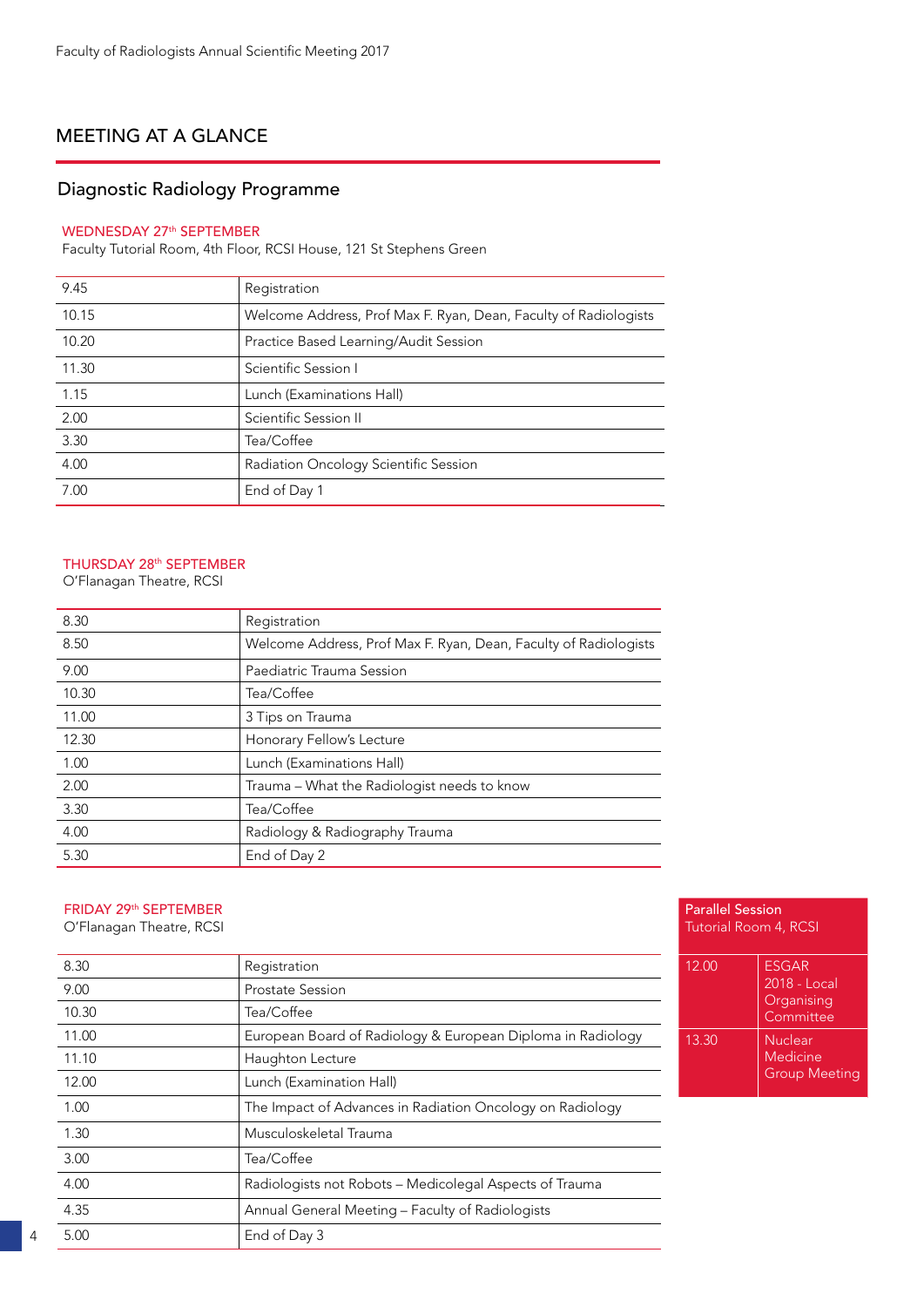# MEETING AT A GLANCE

# Radiation Oncology Programme

### FRIDAY 29rd SEPTEMBER

Cheyne Theatre, RCSI

| 8.30  | Registration                           |
|-------|----------------------------------------|
| 9.00  | Opening of Meeting by Dr Aileen Flavin |
| 9.10  | Session I                              |
| 10.30 | Tea/Coffee                             |
| 11.00 | Session II                             |
| 12.00 | Lunch (Examination Hall)               |
| 1.00  | Session III                            |
| 2.30  | Tea/Coffee                             |
| 3.00  | Session IV                             |
| 4.00  | Session V - Keynote Address            |
| 5.00  | End of Day                             |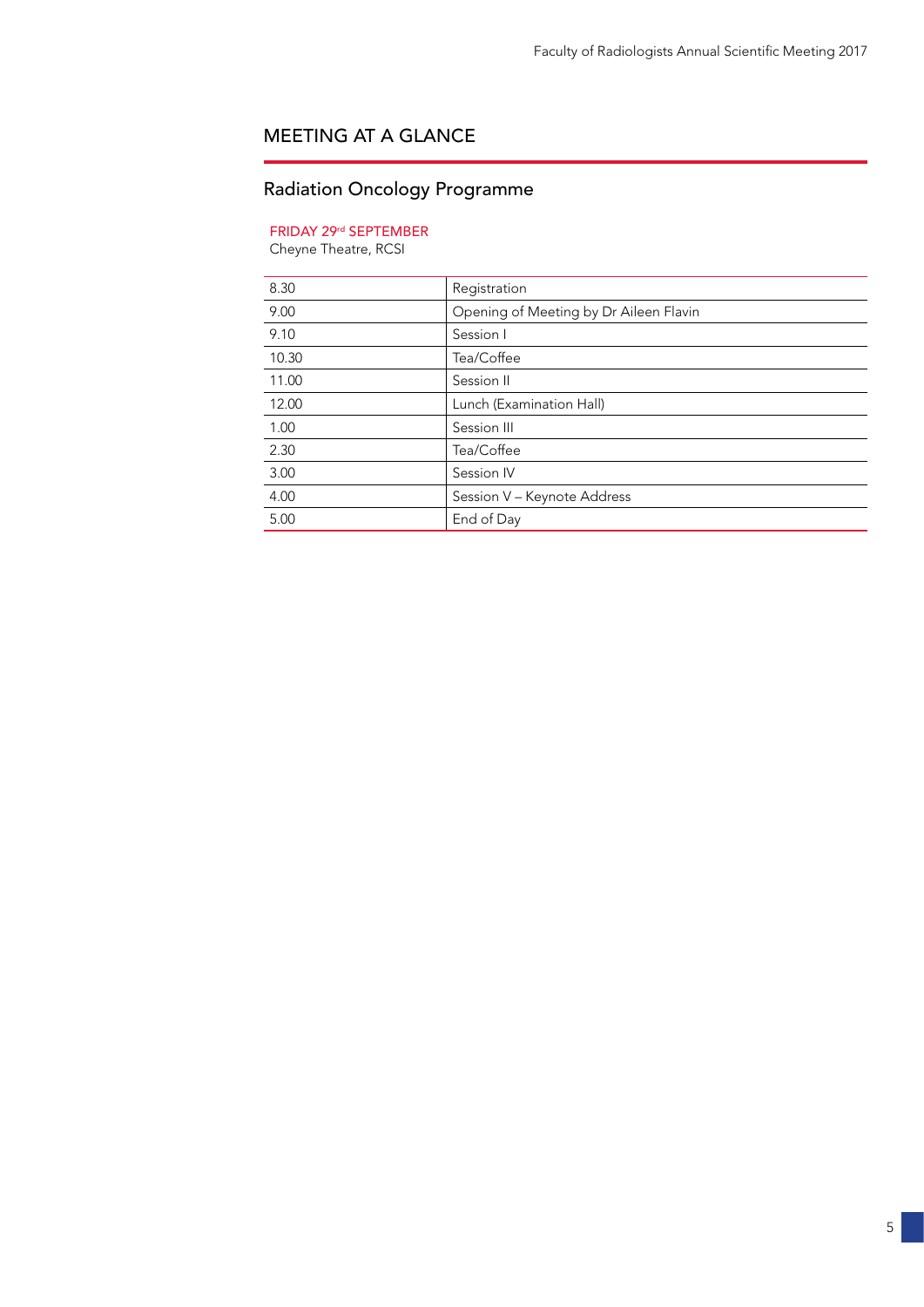### WEDNESDAY 27<sup>th</sup> SEPTEMBER

Faculty Tutorial Room, 4th Floor, RCSI House, 121 St Stephens Green Faculty of Radiologists CPD Credits: Diagnostic Radiology: 4.25 Credits (External)

| $9.45 - 10.15$  | Registration                                                                                                                               |                                                 |                                                        |
|-----------------|--------------------------------------------------------------------------------------------------------------------------------------------|-------------------------------------------------|--------------------------------------------------------|
| $10.15 - 10.20$ | Opening Remarks from the Dean, Prof Max F. Ryan                                                                                            |                                                 |                                                        |
| $10.20 - 11.30$ | <b>Practice Based Learning/Audit Session</b><br>Moderator: Prof Dermot Malone, Former Dean                                                 |                                                 |                                                        |
|                 | <b>Practice Based Learning</b>                                                                                                             |                                                 |                                                        |
| 10.20           | The comparative usefulness of CT,<br>PET-CT and MRI in the diagnosis of<br>epithelial subtype ovarian cancer in post-<br>menopausal women. | Zoe Hutchinson (Winner).<br>Edward Malone Medal | St Vincent's University Hospital                       |
| 10.28           | Breast Cancer Screening- Is It Justified?                                                                                                  | Patrick Duffy                                   | Cork University Hospital /Mercy<br>University Hospital |
| 10.36           | Supersonic Shear Wave Elastography:<br>What is the Optimal Cut-Off Value for<br>Determining Clinically Significant Hepatic<br>Fibrosis?    | Stephen Liddy                                   | Tallaght Hospital                                      |
| 10.44           | Is carotid artery stenting as effective as<br>carotid endarterectomy for reducing<br>stroke risk                                           | Emma Carmody                                    | <b>Beaumont Hospital</b>                               |
|                 | Audit                                                                                                                                      |                                                 |                                                        |
| 10.52           | Audit of indications for staging imaging<br>in patients with newly diagnosed breast<br>cancer                                              | Charles Sullivan                                | St James's Hospital                                    |
| 11.00           | Lens inclusion during Paediatric CT brain                                                                                                  | Aneta Kecler-Pietrzyk                           | Tallaght Hospital                                      |
| 11.08           | Audit of safety and success of non-<br>targeted ultrasound guided renal biopsies                                                           | <b>Brian Gibney</b>                             | Mater Misericordiae University<br>Hospital             |
| 11.16           | Appropriate imaging in infants with urinary<br>tract infection                                                                             | Patrick Duffy,<br>(HSE Audit Prize Winner)      | Cork University Hospital /Mercy<br>University Hospital |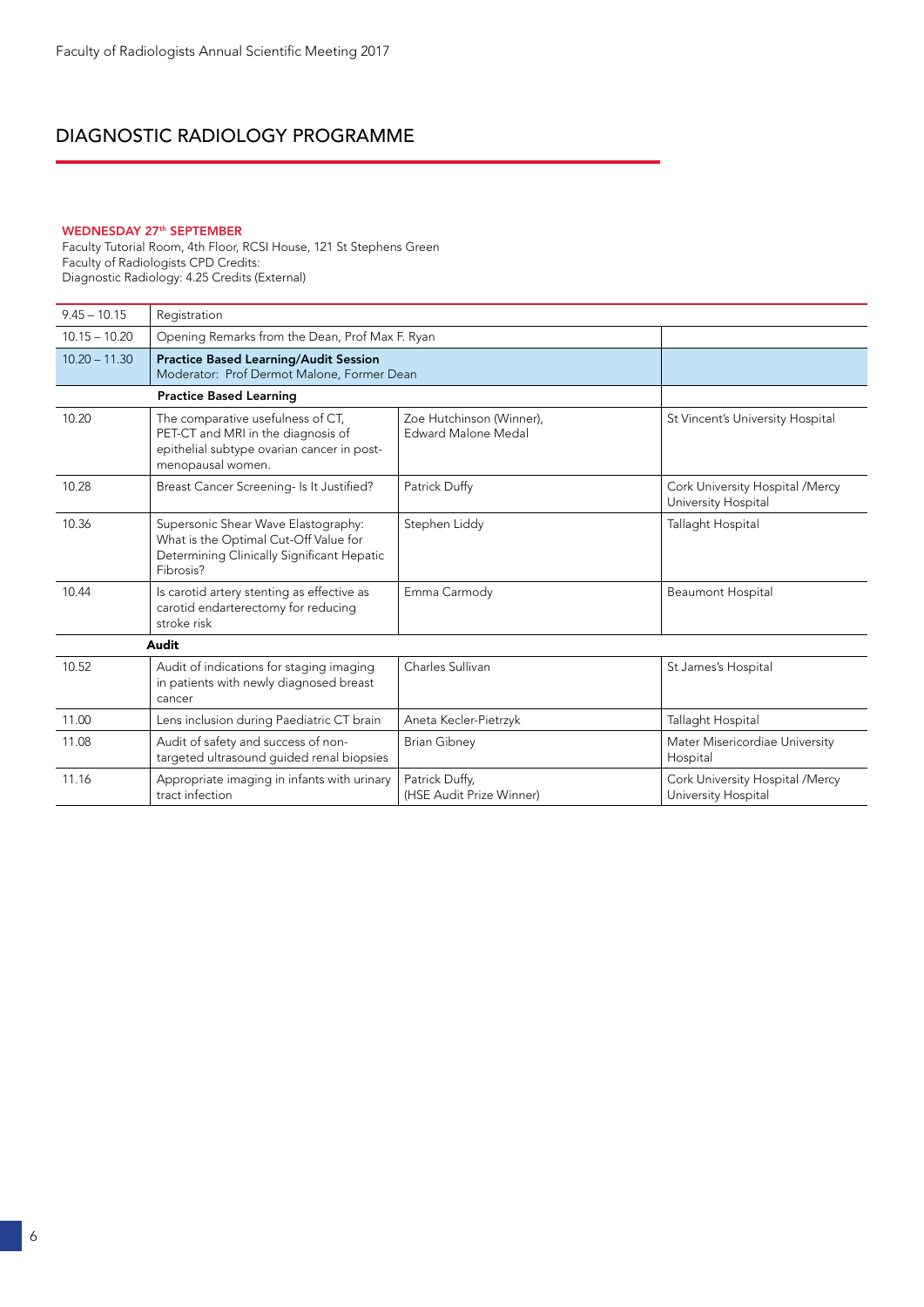| $11.30 - 1.15$ Scientific Session I                                 |
|---------------------------------------------------------------------|
| Moderator: Prof Leo Lawler, Mater Misericordiae University Hospital |

| <b>TIME</b>   | <b>TITLE</b>                                                                                                                                                                | <b>PRESENTER</b>                          | <b>SENIOR AUTHOR</b>     | <b>HOSPITAL</b>                                                                                                    |
|---------------|-----------------------------------------------------------------------------------------------------------------------------------------------------------------------------|-------------------------------------------|--------------------------|--------------------------------------------------------------------------------------------------------------------|
| 11.30         | Pre-operative computed tomography in patients with<br>surgically resectable pancreatic adenocarcinoma:<br>Does the time interval between CT and surgery affect<br>survival? | Gerard M Healy                            | D Malone / E<br>Ryan     | St Vincent's University<br>Hospital                                                                                |
| 11.39         | Ultra Low Dose CT Using Model Based Iterative<br>Reconstruction for Assessment of Tibial Fracture<br>Healing Following Intramedullary Nail insertion                        | Karl James                                | M Maher                  | Cork University Hospital                                                                                           |
| 11.48         | Diagnostic Quality Imaging of the Acute Abdomen<br>using Low Dose CT and Model Based Iterative<br>Reconstruction                                                            | Karl James                                | OJ O'Connor              | Cork University Hospital                                                                                           |
| 11.57         | Traumatic fractures of the elbow joint in Children:<br>Principles of imaging and current orthopaedic<br>management                                                          | Heba Elbaaly                              | R. Hayes                 | Our Lady's Children's<br>Hospital Crumlin                                                                          |
| 12.04         | Posteromedial corner of the knee injuries, an<br>overlooked radiological entity: a case report and<br>review of the literature                                              | Shane M. Crilly                           | J. Ryan                  | SKG radiology, Perth,<br>Western Australia and<br>Department of Diagnostic<br>Radiology, Sligo General<br>Hospital |
| 12.13         | Recall of unstructured radiology reports is significantly<br>inferior to that of structured reports                                                                         | Bryan Buckley                             | C Ridge                  | Mater Misericordiae<br>University Hospital                                                                         |
| 12.22         | Automatic chest radiograph magnification on PACS -<br>A potential source of interpretative error                                                                            | Aaron D Stirling                          | JG Murray                | Mater Misericordiae<br>University Hospital                                                                         |
| 12.31         | CT cervico-cerebral angiography in acute stroke. Can<br>we justify aortic arch imaging?                                                                                     | Gavin Sugrue                              | S Murphy, EC<br>Kavanagh | Mater Misericordiae<br>University Hospital                                                                         |
| 12.40         | Pelvic MRI imaging in Pregnancy and the Puerperium                                                                                                                          | Roisin O Cearbhail                        | LP Lawler                | Mater Misericordiae<br>University Hospital                                                                         |
| 12.49         | Pelvic musculoskeletal MRI findings in pregnancy and<br>the peri - partum period                                                                                            | Heather K Moriarty                        | LP Lawler                | Mater Misericordiae<br>University Hospital                                                                         |
| 12.58         | Monitoring of Radiation Dose using Dose Tracking<br>Software in a<br>Neurovascular Intervention Room                                                                        | Holly Acton,<br>Winner, Fielding<br>Medal |                          | Cork                                                                                                               |
| $1.15 - 2.00$ | Coffee/Sandwiches                                                                                                                                                           |                                           |                          |                                                                                                                    |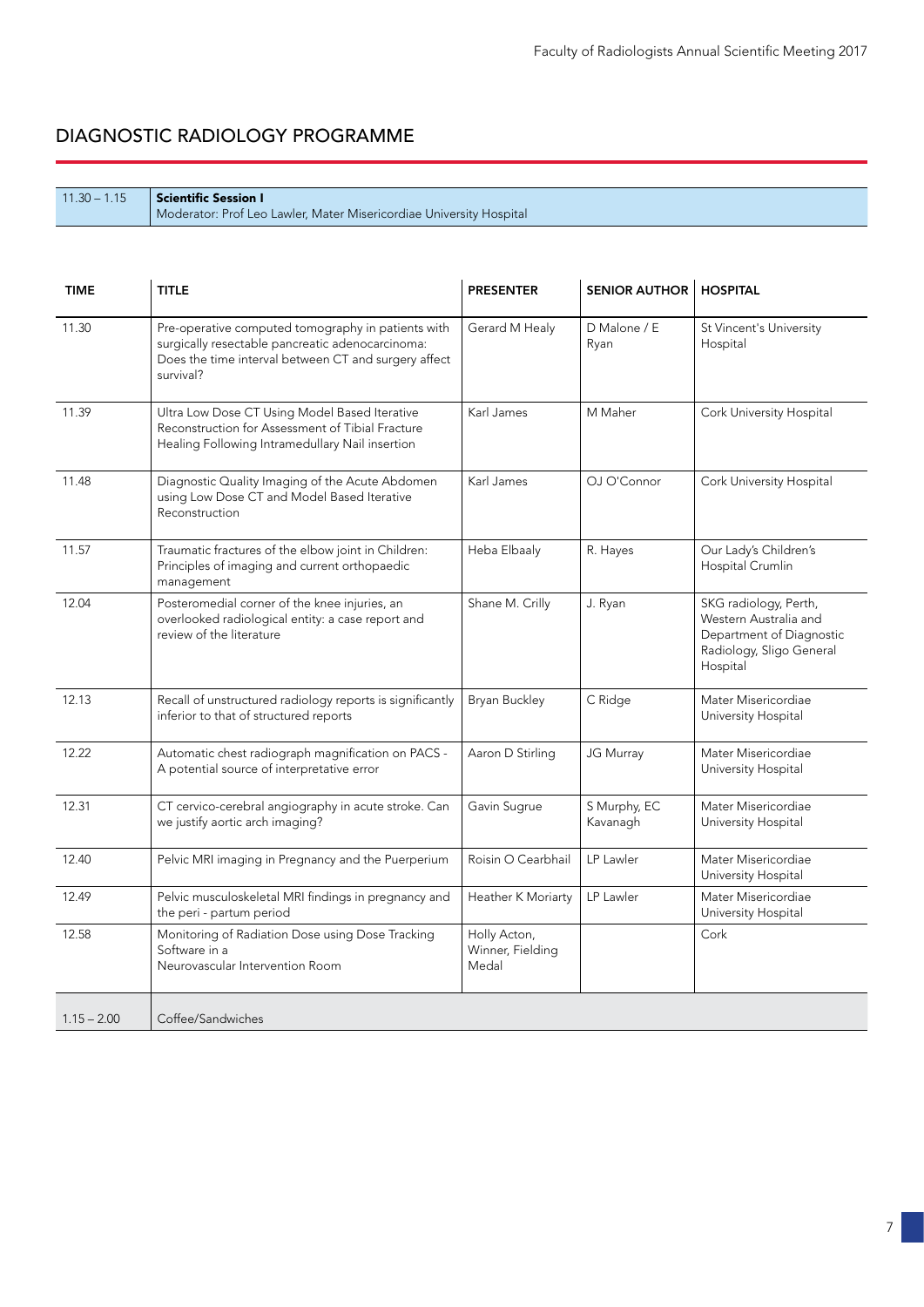| $2.00 - 3.30$ | <b>Scientific Session II</b><br>Moderator: Dr Niall Sheehy, St James's Hospital                                                                   |                                                  |                      |                                            |
|---------------|---------------------------------------------------------------------------------------------------------------------------------------------------|--------------------------------------------------|----------------------|--------------------------------------------|
|               |                                                                                                                                                   |                                                  |                      |                                            |
| <b>TIME</b>   | <b>TITLE</b>                                                                                                                                      | <b>PRESENTER</b>                                 | <b>SENIOR AUTHOR</b> | <b>HOSPITAL</b>                            |
| 2.00          | CTPA imaging in patients undergoing proximal<br>femoral fracture repair.                                                                          | Peter D Moriarty                                 | M Maher              | Cork University Hospital                   |
| 2.09          | Should we delay CT angiography in acute stroke<br>patients until renal function is known?                                                         | Z. Afolabi                                       | PJ MacMahon          | Mater Misericordiae<br>University Hospital |
| 2.18          | Prospective Evaluation of Ultrasound as the Primary<br>Imaging Tool in Diagnosing Acute Uncomplicated<br>Appendicitis                             | Aoife Lee                                        | <b>MM Morrin</b>     | <b>Beaumont Hospital</b>                   |
| 2.27          | The Delayed Vessel Sign and Subtraction Multiphase<br>CT Angiography - Novel Techniques to Improve<br>Detection of Intracranial Vessel Occlusions | Danielle Byrne                                   | PJ MacMahon          | Mater Misericordiae<br>University Hospital |
| 2.36          | "Arrest(ed) Development" - Quality improvement in<br>emergency scenarios in Interventional Radiology.                                             | Michael K. O'Reilly                              | L Lawler             | Mater Misericordiae<br>University Hospital |
| 2.45          | The Effect of a Computed Tomography Pulmonary<br>Angiogram in Pregnancy on Neonatal Screening<br>Thyroid Stimulating Hormone Values.              | Sinead Culleton                                  | D Sheppard           | University Hospital Galway                 |
| 2.54          | False negative reporting of abdominal X-rays - are we<br>getting lazy?                                                                            | Peter McAnenea                                   | PA McCarthy          | University Hospital Galway                 |
| 3.03          | CT-guided transgluteal drainage of deep pelvic<br>abscesses                                                                                       | Stephen F Murphy                                 | JF Meaney            | St James's Hospital                        |
| 3.12          | Novel use of a pneumatic compression device<br>for haemostasis of haemodialysis fistula access<br>catheterisation sites                           | Michael O'Reilly,<br>Winner Registrar's<br>Prize |                      | Mater Misericordiae<br>University Hospital |
| $3.30 - 4.00$ | Coffee                                                                                                                                            |                                                  |                      |                                            |
|               |                                                                                                                                                   |                                                  |                      |                                            |

| $4.00 - 7.00$ | Radiation Oncology Scientific Session (St Luke's Registrars Prize) |
|---------------|--------------------------------------------------------------------|
|               |                                                                    |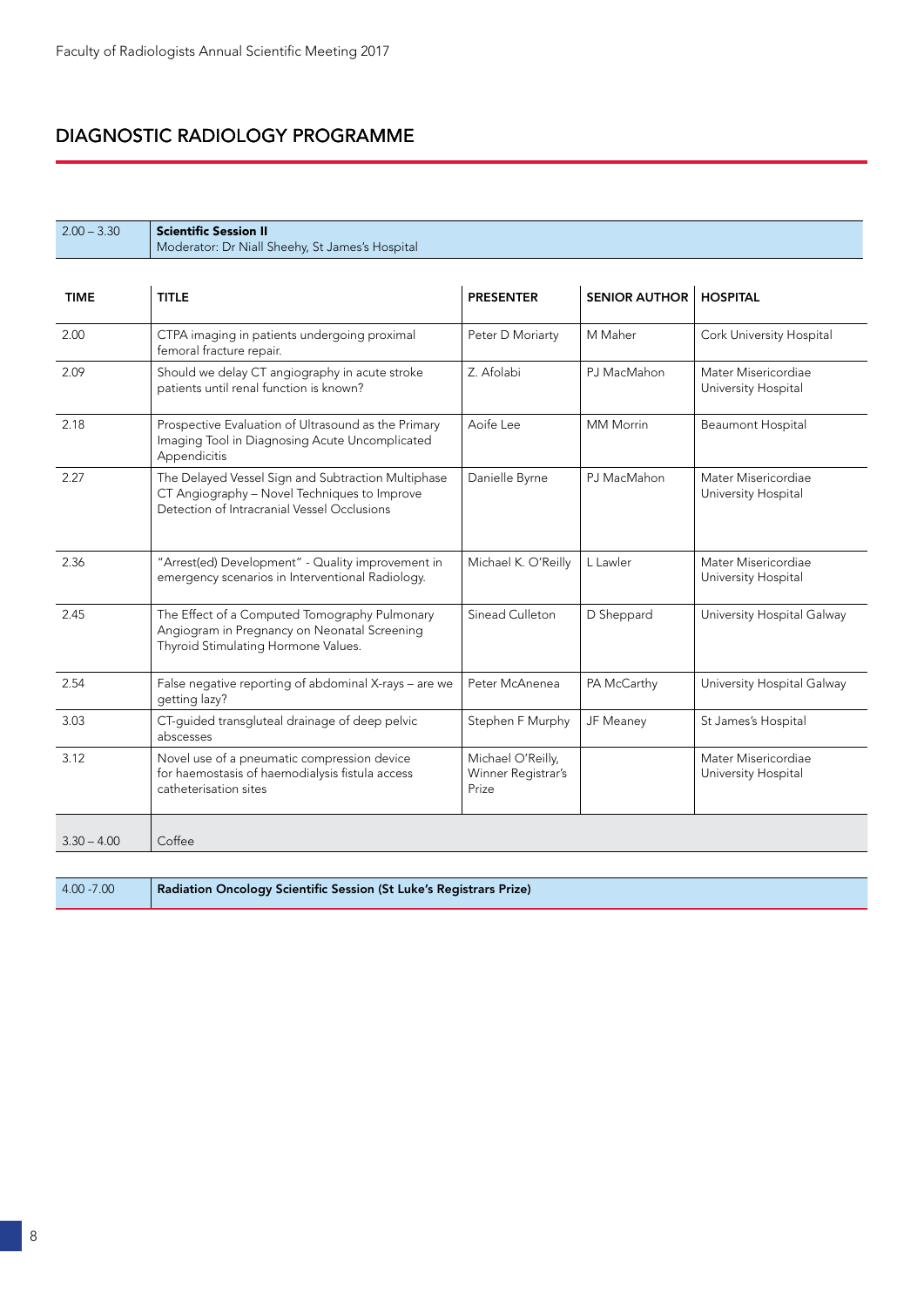### THURSDAY 28th SEPTEMBER

O'Flanagan Theatre, RCSI Faculty of Radiologists CPD Credits: 6 Credits (External)

| $8.30 - 8.50$ | Registration                                    |
|---------------|-------------------------------------------------|
| $8.50 - 8.55$ | Opening Remarks from the Dean, Prof Max F. Ryan |

| $9.00 - 10.30$  | <b>Paediatric Trauma Session</b><br>Moderator: Dr Angela Byrne, Our Lady's Children's Hospital Crumlin |                   |                                                     |  |
|-----------------|--------------------------------------------------------------------------------------------------------|-------------------|-----------------------------------------------------|--|
| $9.00 - 9.10$   | Introduction to General Paediatric Trauma                                                              | Dr Eoghan Laffan  | <b>Children's University</b><br>Hospital, Temple St |  |
| $9.10 - 9.20$   | Elbow & Upper Limb                                                                                     | Dr Thara Persaud  | Tallaght Hospital                                   |  |
| $9.20 - 9.30$   | Lower Limb                                                                                             | Dr Stephanie Ryan | Children's University<br>Hospital, Temple St        |  |
| $9.30 - 9.50$   | Non-Accidental Trauma                                                                                  | Dr Eithne Phelan  | Our Lady's Children's<br>Hospital, Crumlin          |  |
| $9.50 - 10.10$  | DDH; National Screening Programme                                                                      | Dr Ailbhe Tarrant | Rotunda Hospital                                    |  |
| $10.10 - 10.30$ | Update on the National Paediatric Hospital                                                             | Dr Aisling Snow   | Our Lady's Children's<br>Hospital, Crumlin          |  |

| $10.30 - 11.00$ | <b>Opening of Technical Exhibition</b> (Examinations Hall)<br>Coffee |
|-----------------|----------------------------------------------------------------------|
|                 |                                                                      |

| $11.00 - 12.30$ | 3 Tips on Trauma<br>Moderator: Dr Peter Kavanagh, Connolly Hospital, Blanchardstown |                        |                                            |
|-----------------|-------------------------------------------------------------------------------------|------------------------|--------------------------------------------|
| $11.00 - 11.10$ | Paediatric Trauma                                                                   | Dr Conor Boque         | Cork University Hospital                   |
| $11.10 - 11.25$ | Skeletal Trauma                                                                     | Dr Patricia Cunningham | Louth Meath Hospital<br>Group              |
| $11.25 - 11.30$ | Renal Trauma                                                                        | Dr Peter Beddy         | St James's Hospital                        |
| $11.30 - 11.40$ | Thoracic Trauma                                                                     | Prof Michael Maher     | Cork University Hospital                   |
| $11.40 - 11.50$ | Spinal Trauma                                                                       | Dr Peter MacMahon      | Mater Misericordiae<br>University Hospital |
| $11.50 - 12.00$ | Closed Head Trauma, Facial Bones Trauma, Orbits<br>Trauma                           | Dr Alan O'Hare         | Beaumont<br>Hospital                       |
| $12.00 - 12.05$ | Abdomen Trauma                                                                      | Dr Anne Walsh          | Mercy University Hospital                  |
| $12.05 - 12.30$ | Q&A                                                                                 |                        |                                            |

| $12.30 - 1.00$ | <b>Honorary Fellow's Lecture</b>                                                     |
|----------------|--------------------------------------------------------------------------------------|
|                | Moderator: Prof Max F. Ryan, Dean                                                    |
|                | Prof Peter Munk, Vancouver General Hospital                                          |
|                | "The Hopeless Case - Imaging Guided Palliative Treatment of Metastatic Bone Disease" |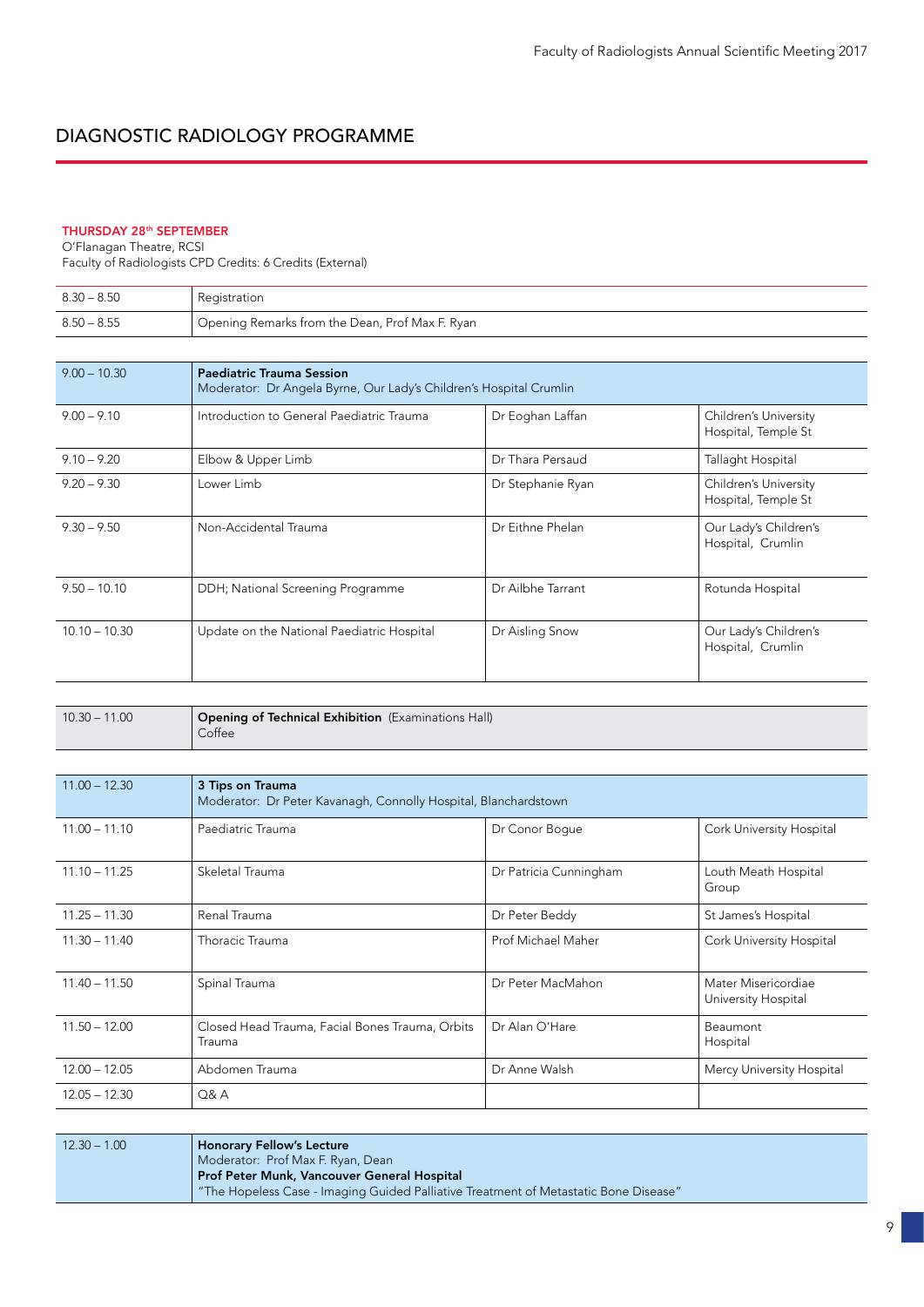| $1.00 - 2.00$ | <b>Lunch</b> (Examinations Hall)                                                                              |                        |                                                                    |
|---------------|---------------------------------------------------------------------------------------------------------------|------------------------|--------------------------------------------------------------------|
|               |                                                                                                               |                        |                                                                    |
| $2.00 - 3.30$ | Trauma - What the Radiologist needs to know<br>Moderator: Dr Anna Marie O'Connell, Galway University Hospital |                        |                                                                    |
| $2.00 - 2.30$ | The Radiologist and the Trauma Team                                                                           | Dr Giles Maskell       | Royal Cornwall Hospitals<br><b>NHS Trust</b>                       |
| $2.30 - 3.00$ | Major Trauma Challenges: From Roadside to<br><b>Bedside</b>                                                   | Dr Adrian Murphy       | Cork University Hospital and<br>Mercy University Hospital,<br>Cork |
| $3.00 - 3.30$ | Management of Arterial Trauma in 2017                                                                         | Mr Tony Moloney        | Limerick University Hospital                                       |
|               |                                                                                                               |                        |                                                                    |
| $3.30 - 4.00$ | Coffee (Examinations Hall)                                                                                    |                        |                                                                    |
|               |                                                                                                               |                        |                                                                    |
| $4.00 - 5.30$ | Radiology & Radiography Trauma<br>Moderator: Dr Anthony Ryan, University Hospital Waterford                   |                        |                                                                    |
| $4.00 - 4.50$ | Neurological trauma and the radiological<br>appearance of elder abuse                                         | Dr Kieran Murphy       | Department of Medical<br>Imaging at the University of<br>Toronto   |
| $4.50 - 5.10$ | The challenges of imaging the paediatric trauma<br>patient                                                    | Ms Elizabeth Masterson | Our Lady's Hospital for Sick<br>Children                           |
| $5.10 - 5.30$ | CT and MR contrast and the breastfeeding Mother:<br>evidence based practice                                   | Dr Gabrielle Colleran  | Children's University<br>Hospital, Temple St                       |

| $6.00 - 7.30$ | Drinks Reception - Shelbourne Hotel, Adam Suite |
|---------------|-------------------------------------------------|
|               |                                                 |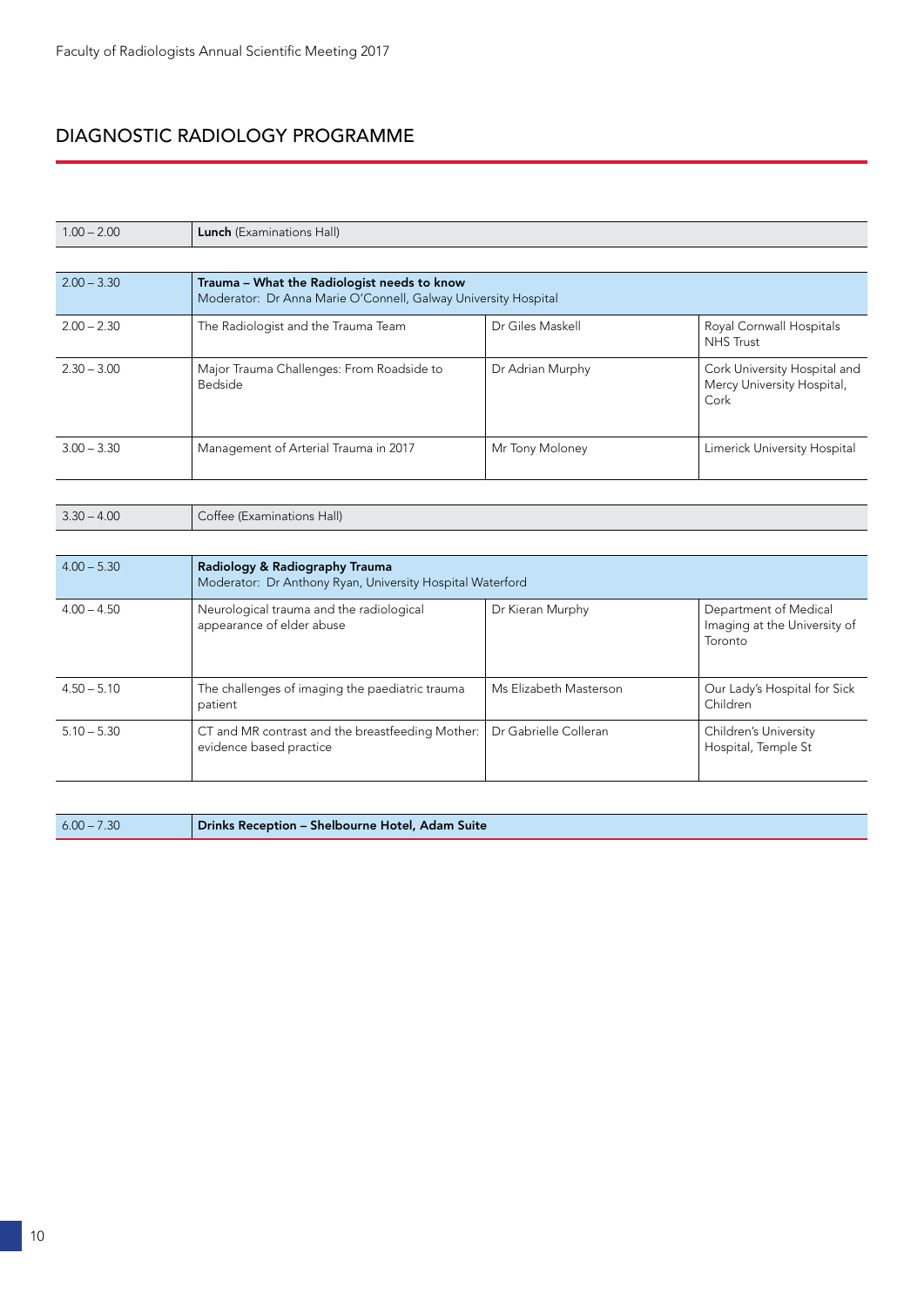### FRIDAY 29<sup>th</sup> SEPTEMBER 2017

O'Flanagan Theatre, RCSI Faculty of Radiologists CPD Credits: 6 Credits (External)

| $8.30 - 9.00$   | Registration                                                                                                                                                          |                                                                    |                                |  |
|-----------------|-----------------------------------------------------------------------------------------------------------------------------------------------------------------------|--------------------------------------------------------------------|--------------------------------|--|
| $9.00 - 10.30$  | <b>Prostate Session</b><br>Moderators: Dr Peter Beddy, St James's Hospital / Dr Joan Heneghan, University Hospital Waterford                                          |                                                                    |                                |  |
| $9.00 - 9.20$   | Prostate Cancer Diagnosis                                                                                                                                             | Dr Peter Beddy                                                     | St James's Hospital            |  |
| $9.20 - 9.40$   | Optimising Prostate MRI and Reporting Standards                                                                                                                       | Dr Tristan Barrett                                                 | University of Cambridge, UK    |  |
| $9.40 - 10.00$  | MRI Guided Prostate Biopsy                                                                                                                                            | Dr Carmel Cronin                                                   | Mater Misericordiae University |  |
| $10.00 - 10.20$ | Assessment of disease recurrence Post cancer<br>treatment: PSMA-PET CT and beyond                                                                                     | Dr Ciaran Johnston                                                 | St James's Hospital            |  |
| $10.30 - 11.00$ | Coffee (Examinations Hall)                                                                                                                                            |                                                                    |                                |  |
|                 |                                                                                                                                                                       |                                                                    |                                |  |
| $11.00 - 11.10$ | Dr Adrian Brady, Mercy University Hospital                                                                                                                            | European Board of Radiology & European Diploma in Radiology (EDiR) |                                |  |
|                 |                                                                                                                                                                       |                                                                    |                                |  |
| $11.10 - 12.00$ | <b>Haughton Lecture</b><br>Moderator: Prof Max F. Ryan, Dean<br>Dr Giles Maskell, Royal Cornwall Hospitals NHS Trust<br>How Radiologists Think                        |                                                                    |                                |  |
|                 |                                                                                                                                                                       |                                                                    |                                |  |
| $12.00 - 1.00$  | Lunch                                                                                                                                                                 |                                                                    |                                |  |
|                 |                                                                                                                                                                       |                                                                    |                                |  |
| $1.00 - 1.30$   | The Impact of advances in Radiation Oncology on Radiology<br>Prof Nicholas Slevin, The Christie NHS Foundation Trust, Manchester<br>Moderator: Prof Max F. Ryan, Dean |                                                                    |                                |  |
|                 |                                                                                                                                                                       |                                                                    |                                |  |
| $1.30 - 3.00$   | Musculoskeletal trauma<br>Moderator: Dr Julie O'Brien, University Hospital Limerick                                                                                   |                                                                    |                                |  |
| $1.30 - 2.00$   | "Dual Energy Musculoskeletal CT in the<br>Emergency Room"                                                                                                             | Prof Peter Munk                                                    | Vancouver General Hospital     |  |
| $2.00 - 2.20$   | MRI of Ankle Joint Injuries                                                                                                                                           | Dr Frank McGrath                                                   | <b>Beaumont Hospital</b>       |  |
| $2.20 - 2.40$   | Knee Joint and Stability for the General<br>Radiologist                                                                                                               | Prof James Harty                                                   | Cork University Hospital       |  |
| $2.40 - 3.00$   | MRI of Shoulder Injuries                                                                                                                                              | Dr Sean McSweeney                                                  | Cork University Hospital       |  |
|                 |                                                                                                                                                                       |                                                                    |                                |  |
| $3.00 - 3.30$   | Coffee (Examinations Hall)                                                                                                                                            |                                                                    |                                |  |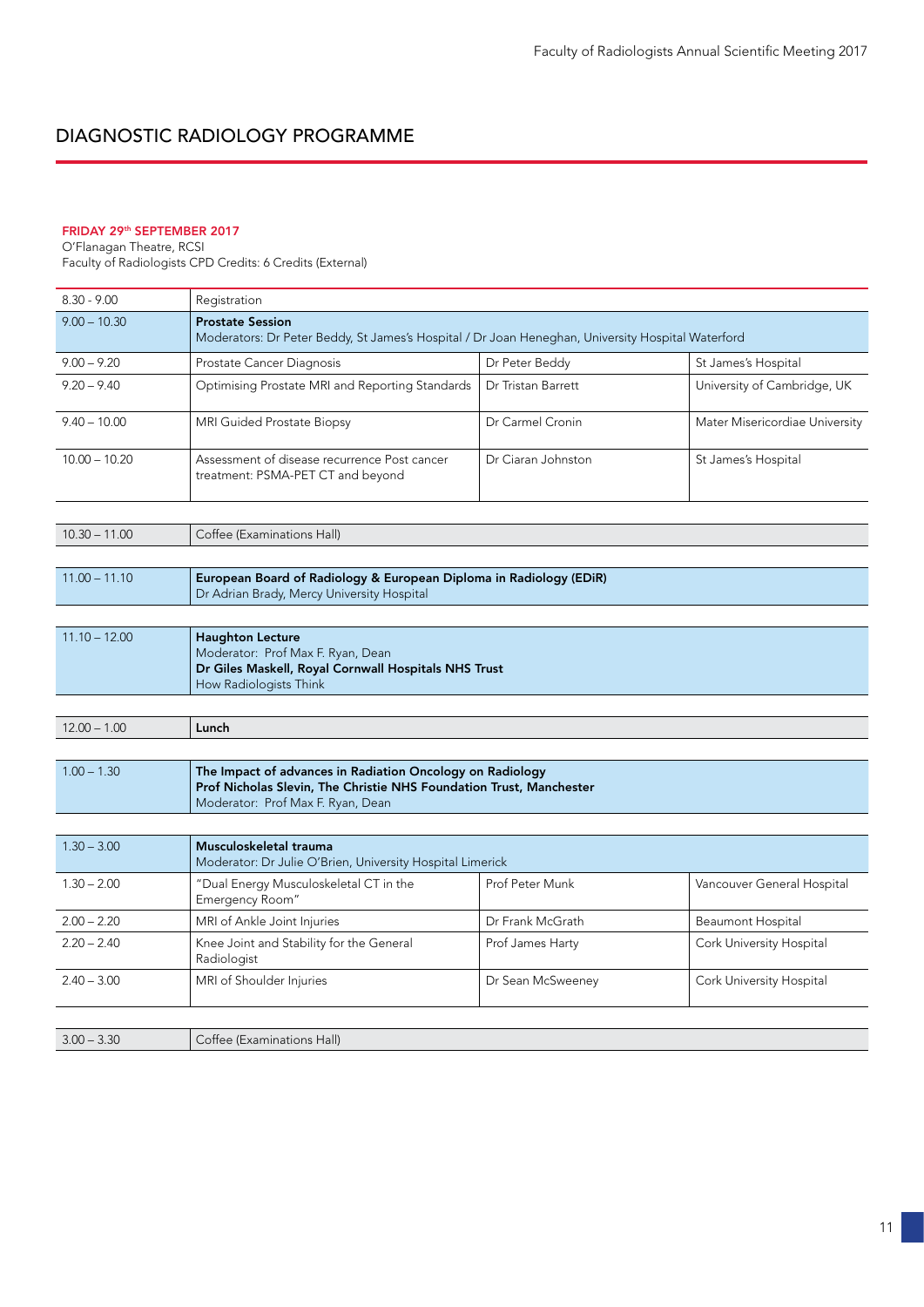| $3.30 - 4.35$ | Radiologists not Robots - Medicolegal Aspects of Trauma<br>Moderator: Dr Adrian Brady, Mercy University Hospital             |                 |                            |
|---------------|------------------------------------------------------------------------------------------------------------------------------|-----------------|----------------------------|
| $3.30 - 4.00$ | Easily missed cases in musculoskeletal trauma                                                                                | Dr Diane Bergin | University Hospital Galway |
| $400 - 420$   | Errors & Discrepancies                                                                                                       | Dr Adrian Brady | Mercy University Hospital  |
| $420 - 435$   | Practical Applications of QI Programme                                                                                       | Dr John Feeney  | Tallaght Hospital          |
| $4.35 - 5.05$ | <b>Faculty of Radiologists - Annual General Meeting (O'Flanagan Theatre)</b><br>Fellows of the Faculty are welcome to attend |                 |                            |

7.00 Honorary Conferring & Black Tie Dinner & Medal Presentations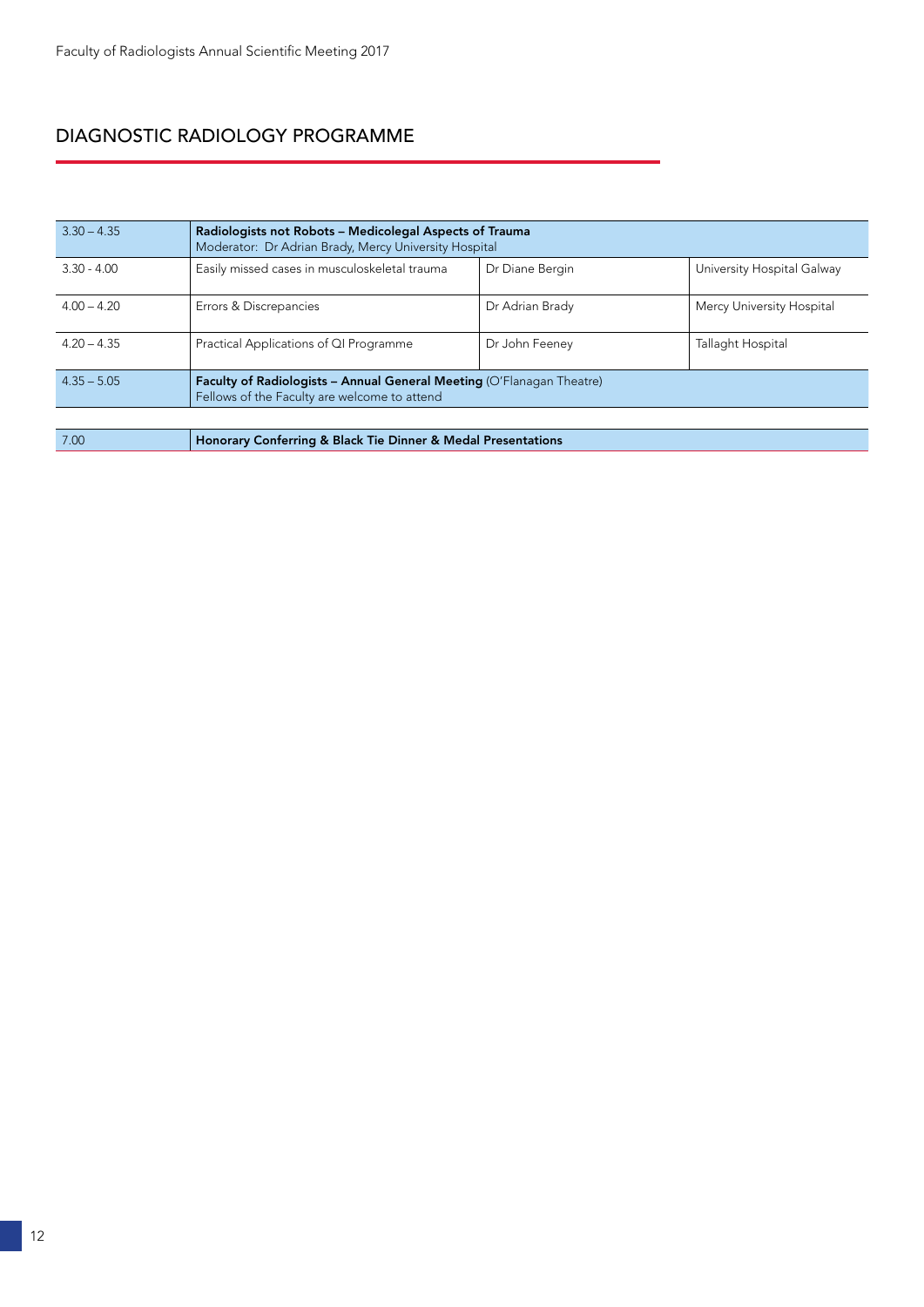## RADIATION ONCOLOGY PROGRAMME

### FRIDAY 29th SEPTEMBER

Cheyne Theatre, RCSI Faculty of Radiologists CPD Credits: 6 Credits (External)

| TIME          | <b>TITLE</b>                                                                                                                 | <b>PRESENTER</b>                                   |
|---------------|------------------------------------------------------------------------------------------------------------------------------|----------------------------------------------------|
| $8.30 - 9.00$ | Registration                                                                                                                 |                                                    |
| 9.00          | Opening of ASM<br>Chair Dr Aileen Flavin                                                                                     |                                                    |
| 9.10-10.30    | <b>Session 1</b><br>Moderator: Dr Sinead Brennan                                                                             |                                                    |
| 9.10          | Evolving Paradigms in Head and Neck Cancer Treatment                                                                         | Dr Kathy Rock                                      |
| 9.30          | Ipsen Travelling Fellowship 2016: The Peter Mac Experience                                                                   | Dr Aidan Cole                                      |
| 10.10         | Integrating Geriatric Medicine Principles into Oncology                                                                      | Ms Anita O Donovan                                 |
| 10.30-11.00   | Coffee (Examinations Hall)                                                                                                   |                                                    |
| 11.00-12.00   | <b>Session 2</b><br>Moderator: Dr Rhun Evans                                                                                 |                                                    |
| 11.00         | Radiotherapy in Lung Cancer-Novel Approaches and New Horizons                                                                | Dr Gerry Hanna                                     |
| 11.30         | Breast Cancer Radiotherapy in 2017                                                                                           | Dr Lorraine Walsh                                  |
| 12.00-13.00   | Lunch                                                                                                                        |                                                    |
| 13.00-14.30   | Session 3<br>Moderators Dr Ann Gribben/ Dr Michael Maher                                                                     |                                                    |
| 13.00         | The Future of Image Guided SBRT                                                                                              | Dr Daniel Cagney                                   |
| 13.20         | Irradiating Mediastinal lymphoma: "To breathe or not to breathe?"                                                            | Dr Charles Gilham                                  |
| 13.30         | DIBH for lymphoma; The St Luke's experience                                                                                  | MsTracey Folliard                                  |
| 13.40         | Evaluating the Impact of a Canadian National Anatomy and Radiology Con-<br>touring Bootcamp for Radiation Oncology Residents | Ms Leah D'Souza                                    |
| 14.00         | Current Systemic Treatment Options in Breast Cancer                                                                          | Dr Conleth Murphy                                  |
| 14.30-15.00   | Coffee (Examinations Hall)                                                                                                   |                                                    |
| 15.00-16.00   | Session 4<br>Moderator: Prof. Brendan McClean                                                                                |                                                    |
| 15.00         | Debate: SBRT is Standard of Care for Patients with Oligometastatic Disease                                                   | For: Prof John Armstrong<br>Against: Dr Paul Kelly |
| 15.35         | The National Programme for Radiation Oncology in Ireland                                                                     | Dr Joe Martin                                      |
| 16.00-17.00   | Session 5 Keynote lecture:<br>Introduction: Dr Jerome Coffey                                                                 |                                                    |
| 16.00         | Prof Nicholas Slevin. Honorary Fellow 2017<br>The impact of Organisational Changes on Service Delivery in Clinical Oncology. |                                                    |
|               |                                                                                                                              |                                                    |

7.00 Honorary Conferring & Black Tie Dinner & Medal Presentations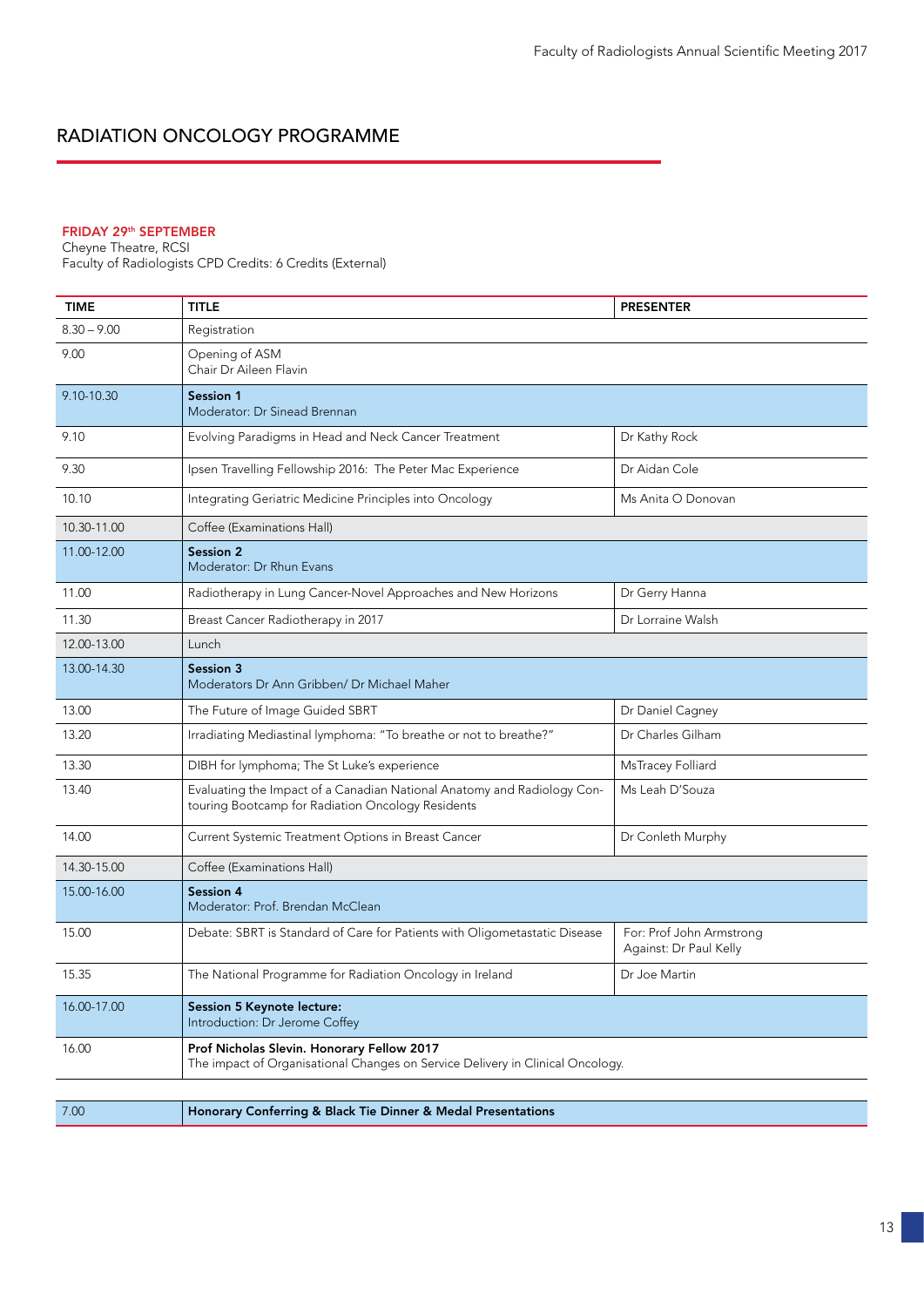# DIAGNOSTIC RADIOLOGY POSTER DISPLAY LIST

#### DISPLAY NO. 1

An Audit of documentation of referrer opinion on trauma/emergency radiographs by Emergency Department physicians on NIMIS S. M. Crilly, E. McElroy1, V. Gough Department of Radiology, Cavan General Hospital, Co. Cavan.

#### DISPLAY NO. 2

An Investigation of the Incidence of Renal Stones on CT KUB in Patients Presenting to the Emergency Department

C Waters, Department of Radiology, University Hospital Galway. P. McCarthy, Department of Radiology, University Hospital Galway. J. O'Donnell, Emergency Department, University Hospital Galway.

#### DISPLAY NO. 3

Audit on the use of abdominal x-rays in the Emergency Department T Anderson, Binchy J, O'Donnell J. Emergency Department. University Hospital Galway, Galway.

#### DISPLAY NO. 4

Reducing Unnecessary Cervical Spine Radiographs in Trauma: Implementation of Clinical Indication Ordering Criteria J Hynes, Department of Radiology, Tallaght Hospital. M Rochford, Department of Emergency Medicine, Tallaght Hospital

### DISPLAY NO. 5

Diagnosis of Inguinal and Femoral Hernias with CT. S Liddy, C Shortt. Department of Radiology, Tallaght Hospital, Dublin

### DISPLAY NO. 6

Trampolining injuries in children, an emerging source of paediatric trauma: a literature review of epidemiology, radiological features and management strategies

Shane M. Crilly1, Eileen McElroy,2 Jonathan Ryan 3,4

1. Department of Surgery, Royal Perth Hospital, Perth, Western Australia 6004,

2. Department of General Medicine, Fiona Stanley Hospital, Perth, Western Australia,

3. SKG radiology, Subiaco, Perth, Western Australia 6014,

4. Department of Diagnostic Radiology, Sligo General Hospital, Sligo

### DISPLAY NO. 7

Lost Art of Clinical examination: audit of requests of extremity trauma from Emergency Department

N El Saeity2, N Ramesh2

1. Department of Medicine,

2. Department of Radiology, Midland Regional Hospital, Portlaoise

### DISPLAY NO. 8

Farm related trauma: Imaging Review

N El Saeity^, T Simlane+ N Ramesh^

\*Department of Medicine, Midland Regional Hospital, Portlaoise

^Department of Radiology, Midland Regional Hospital, Portlaoise

+ Department of Radiology, University Hospital, Kerry, Tralee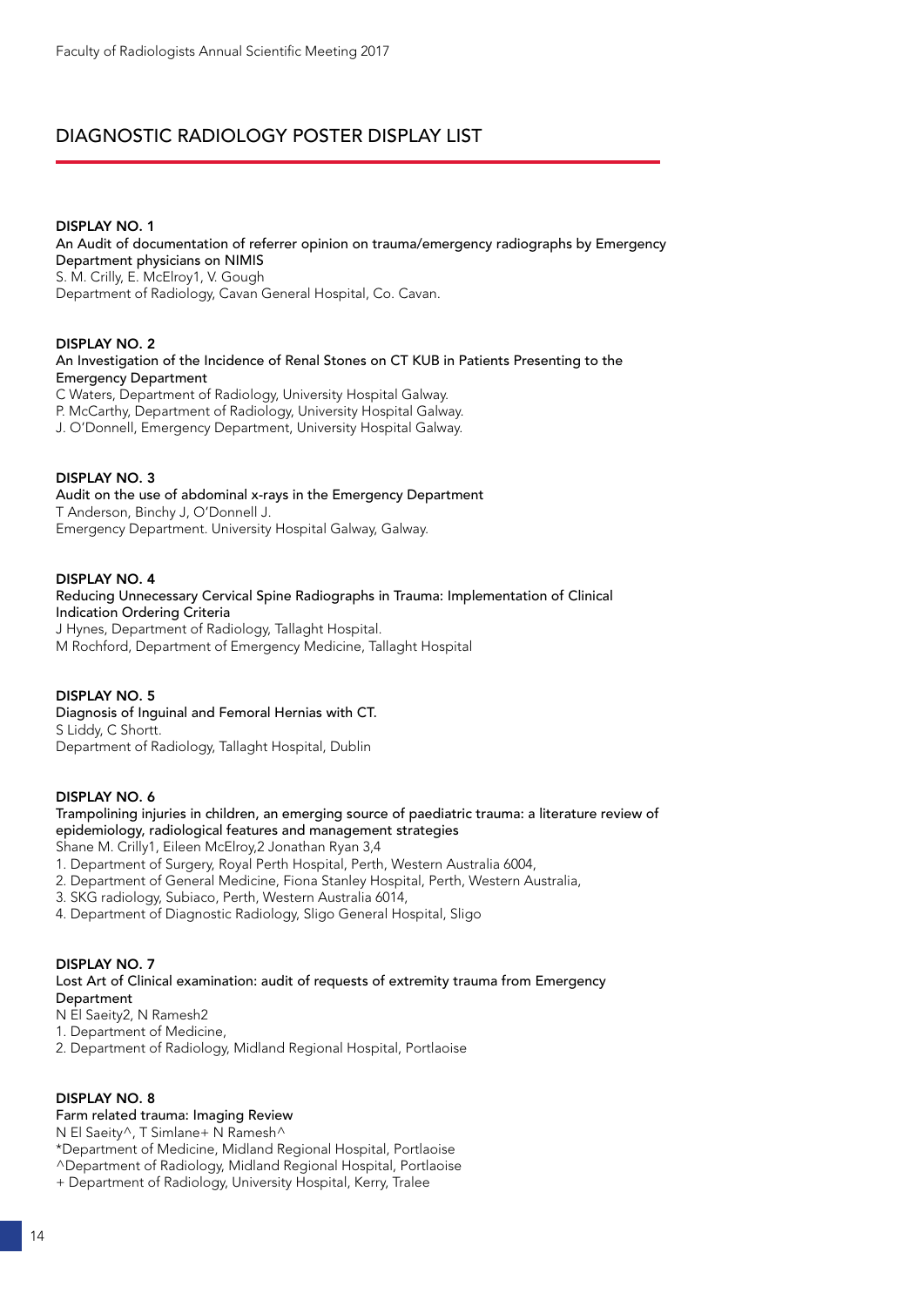### DIAGNOSTIC RADIOLOGY POSTER DISPLAY LIST

#### DISPLAY NO. 9

Recreational trauma related to playground, bouncy caste and trampoline use: Imaging essay N El Saeity^, T Simlane+ N Ramesh^

\*Department of Medicine, Midland Regional Hospital, Portlaoise

^Department of Radiology, Midland Regional Hospital, Portlaoise

+Department of Radiology, University Hospital, Kerry, Tralee

#### DISPLAY NO. 10

Role of imaging in trauma of geriatric patients N El Saeity^ T Simlane+N Ramesh^ \*Department of Medicine, Midland Regional Hospital, Portlaoise ^Department of Radiology, Midland Regional Hospital, Portlaoise +Department of Radiology, University Hospital, Kerry, Tralee

#### DISPLAY NO. 11

Extra-osseous Image Findings in Facial Trauma - A Pictorial Exhibit L. Stassen, Department of Maxillofacial Surgery, St. James' Hospital, Dublin I. Brennan, Department of Radiology, St.James' Hospital, Dublin D. McGoldrick, Department of Maxillofacial Surgery, St. James' Hospital, Dublin

#### DISPLAY NO. 12

#### Alternative and incidental findings in CTPA imaging of Patients undergoing repair of proximal femur fractures

PD Moriarty (1), HK Moriarty (2), M Twomey (3), M Maher (3), J Harty (1).

1. Department of Orthopaedic Surgery, Cork University Hospital, Wilton, Cork.

- 2. Department of Radiology, Mater Misericordiae University Hospital, Eccles St, Dublin 7.
- 3. Department of Radiology, Cork University Hospital, Wilton, Cork.

#### DISPLAY NO. 13

#### Eponymous Trauma Fractures; An Interactive Pictorial Review

S Clifford & Z Hutchinson

Department of Radiology, St. Vincent's University Hospital, Elm Park, Dublin 4.

#### DISPLAY NO. 14

#### Peri-operative CT imaging in Patients undergoing repair of proximal femur fractures PD Moriarty (1), HK Moriarty (2), M Twomey (3), M Maher (3), J Harty (1).

1. Department of Orthopaedic Surgery, Cork University Hospital, Wilton, Cork.

- 2. Department of Radiology, Mater Misericordiae University Hospital, Eccles St, Dublin 7.
- 3. Department of Radiology, Cork University Hospital, Wilton, Cork.

#### DISPLAY NO. 15

Chest x-ray analysis of line and tube misplacement

Niall M. Bergin, Department of Radiology, University Hospital Galway Peter A. McCarthy, Department of Radiology, University Hospital Galway

#### DISPLAY NO. 16

Imaging and classification of cervical spine injury in adult trauma

F Delaney, Senior House Officer, The Prince Charles Hospital, Brisbane, Australia

I Bickle, Consultant Radiologist, RIPAS Hospital, Brunei

C Hacking, Consultant Radiologist, Royal Brisbane and Women's Hospital, Brisbane, Australia

A Dixon, Consultant Radiologist, The Alfred Hospital, Melbourne, Australia

H Knipe, Radiologist, The Royal Melbourne Hospital, Melbourne, Australia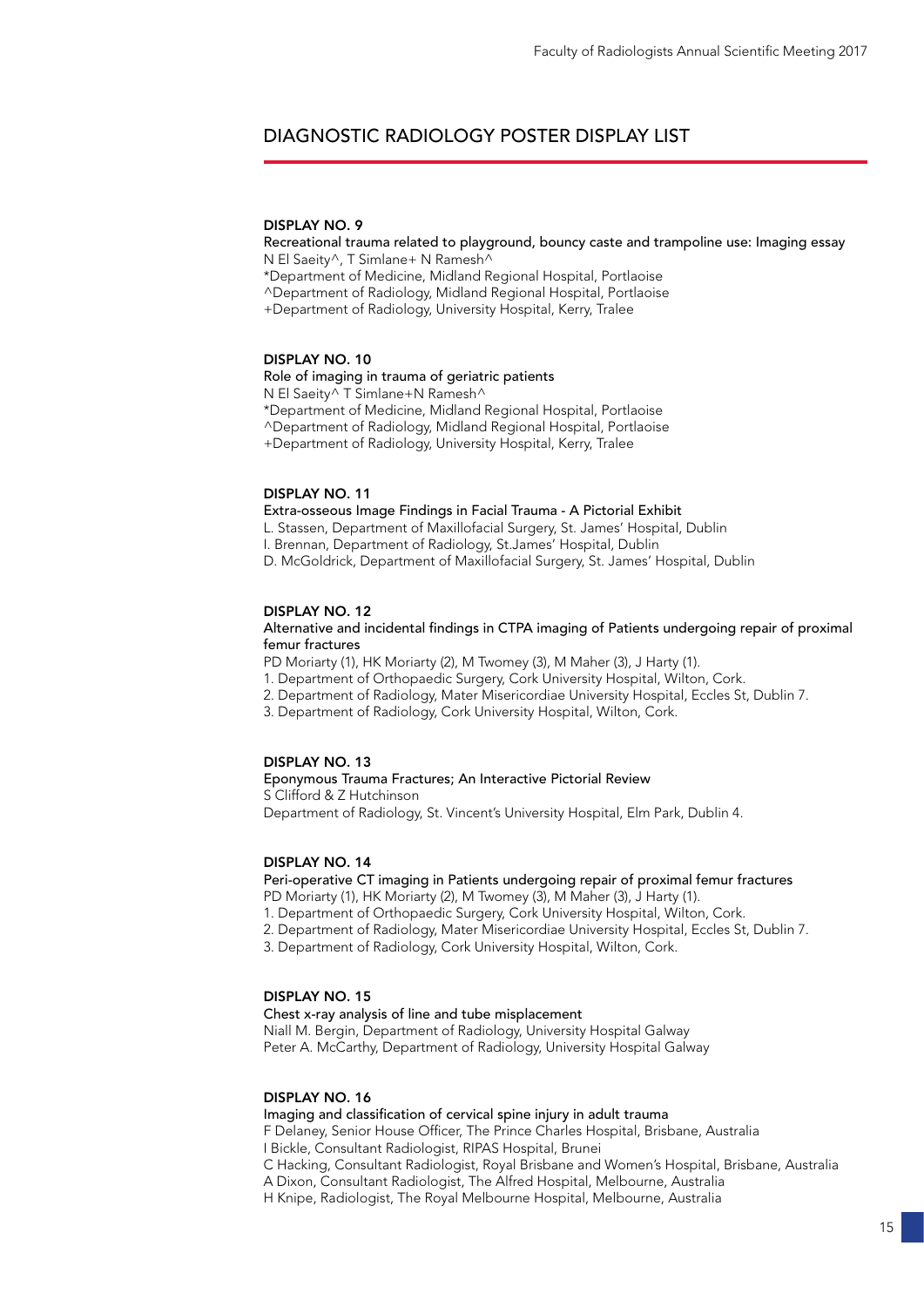# DIAGNOSTIC RADIOLOGY POSTER DISPLAY LIST

### DISPLAY NO. 17

Internal Carotid Artery and Vertebral Artery Dissection – Typical Imaging Appearances D. Herlihy, M. Sheehan, A. O'Hare, J. Thornton, S. Power, P. Brennan, S. Looby, Department of Radiology, Beaumont Hospital

### DISPLAY NO. 18

Peripheral Convexal Subarachnoid Haemorrhage: A diagnostic approach to imaging Dr A O'Hare, Dr P Brennan, Dr J Thornton, Dr S Power, Dr S Looby Department of Radiology, Division of Neuroradiology, Beaumont Hospital, Beaumont Road, Dublin 9

### DISPLAY NO. 19

Post traumatic Carotid pseudoaneurysm associated with thyroid horn fracture in an MMA fighter: a case report and review of the literature

Shane M. Crilly,1 Eileen McElroy,2 Jonathan Ryan 3,4

1. Department of Surgery, Royal Perth Hospital, Perth, Western Australia 6004,

- 2. Department of General Medicine, Fiona Stanley Hospital, Perth, Western Australia,
- 3. SKG radiology, Subiaco, Perth, Western Australia 6014,
- 4. Department of Diagnostic Radiology, Sligo General Hospital, Sligo

### DISPLAY NO. 20

Out of Hours IR Services in a Major Teaching Hospital

T Anderson, H K Moriarty, C Farrelly, T Geoghegan, S Gilchrist, L P Lawler Department of Radiology, Mater Misericordiae University Hospital, Eccles St, Dublin 7

### DISPLAY NO. 21

Incidence of internal derangement detected by MRI and spectrum of imaging in acute knee trauma in a tertiary care hospital S.Habib, K.O'Regan

Department of Radiology, Cork University Hospital, Wilton, Cork.

### DISPLAY NO. 22

Establishment of an Ultra Low Dose Protocol for CT Assessment of Tibial Fracture Following Intramedullary Nail Insertion Olden KL, James K, Maher MM, O'Connor OJ Department of Radiology, Cork University Hospital, Cork.

### DISPLAY NO. 23

The value of SPECT CT in the diagnosis and management of occult and subtle fractures. Hughes, K. Moroney, P. \*Lawler, L.P. Department of Trauma and Orthopedic Surgery, Mater Misericordiae University Hospital, Dublin. \*Department of Radiology, Mater Misericordiae University Hospital, Dublin, Ireland.

### DISPLAY NO. 24

Now you see it, now you don't: A case series of spontaneously resolving pneumatosis intestinalis in three patients.

J Kerr, A McErlean, M Lee1, Department of Radiology, Beaumont Hospital AC Rogers2, W Robb2, Department of General Surgery, Beaumont Hospital.

### DISPLAY NO. 25

Reliable Signs of Testicular Torsion; what a radiologist needs to know. E O'Dwyer, Department of Radiology, Tallaght Hospital, Dublin 24 C O'Brien, Department of Radiology, Tallaght Hospital, Dublin 24 WC Torreggiani, Department of Radiology, Tallaght Hospital, Dublin 24

16 C Shortt, Department of Radiology, Tallaght Hospital, Dublin 24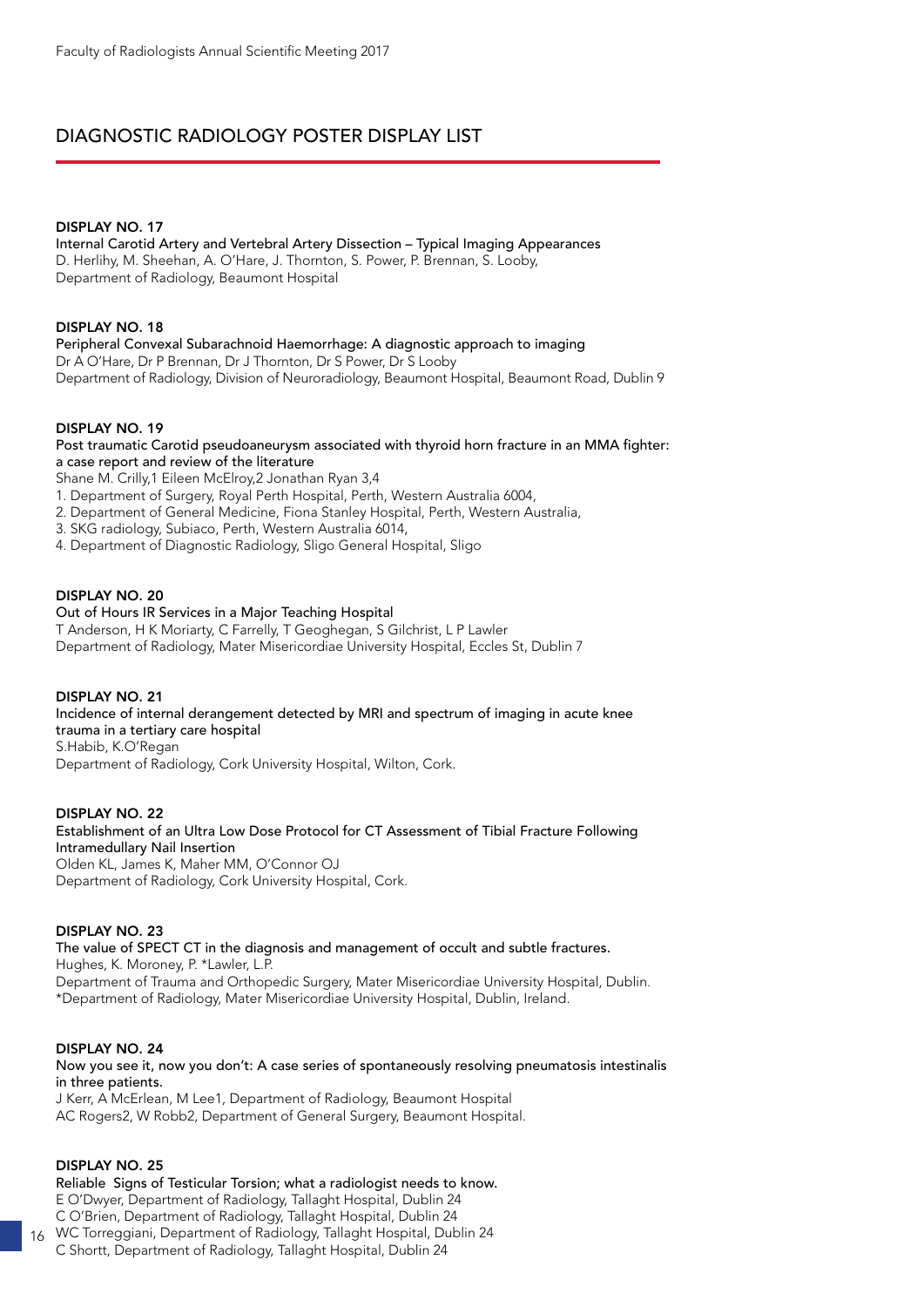NOTES

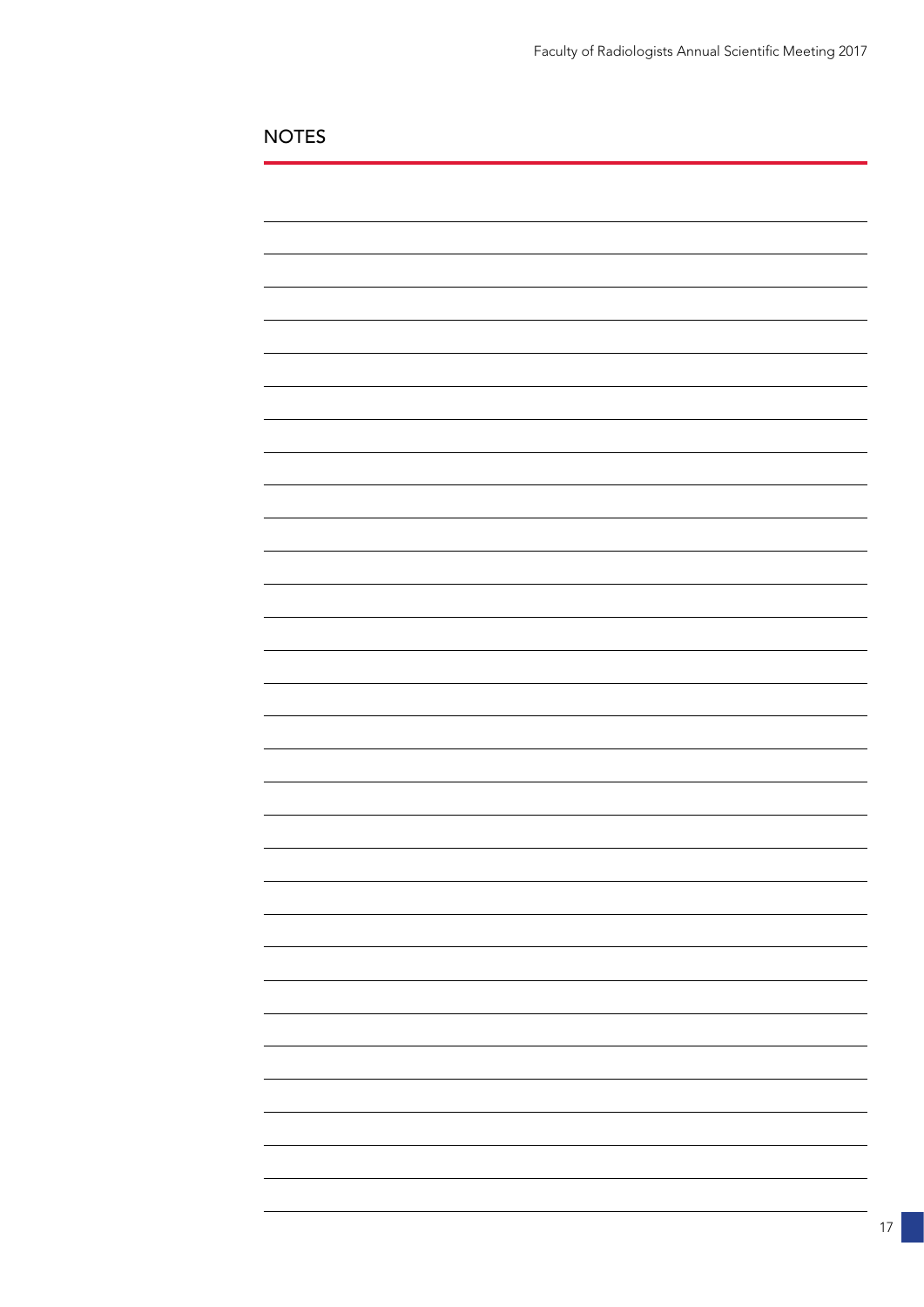# NOTES